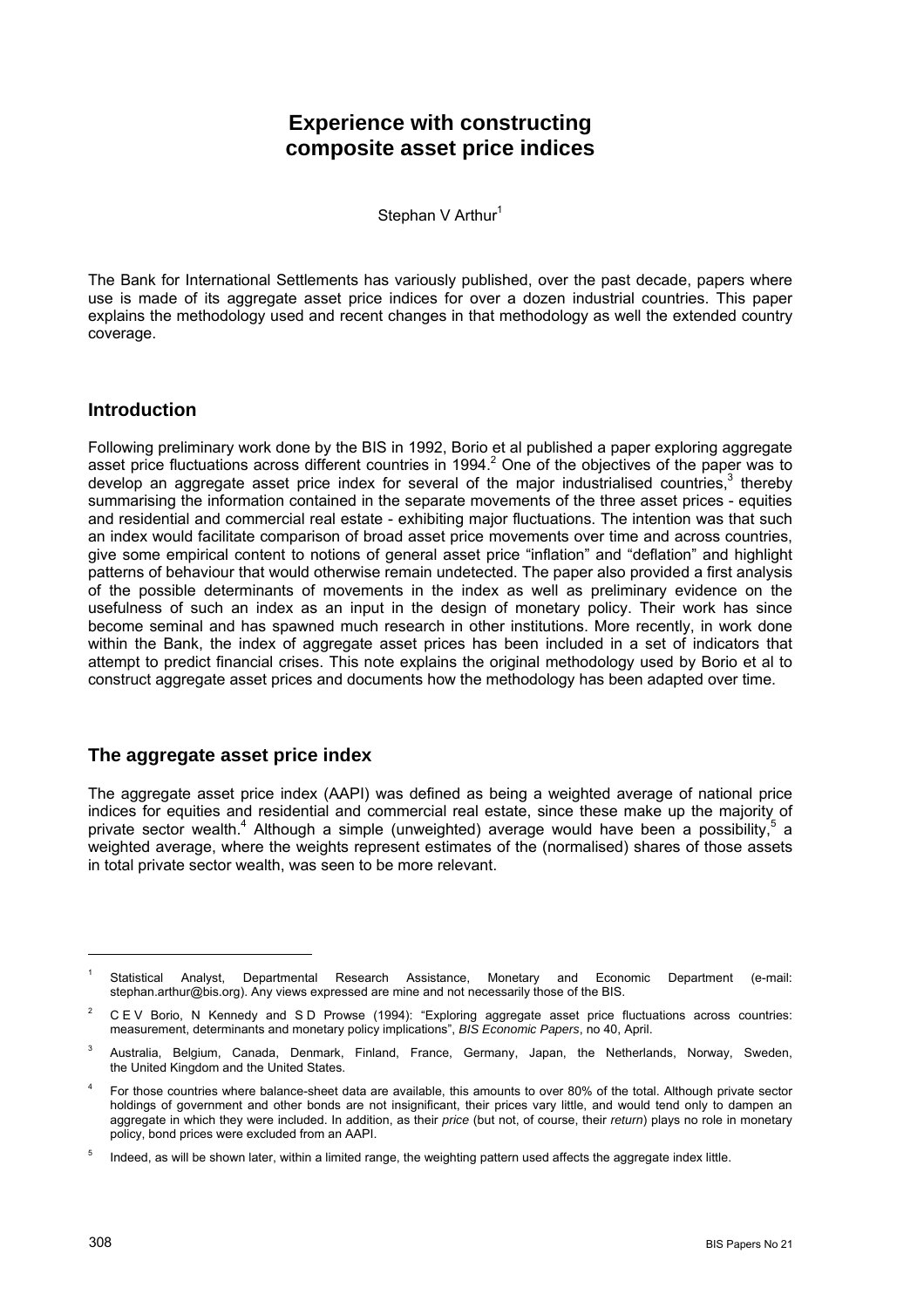The frequency of the three national price indices used varies considerably. Equity indices are available electronically on a daily basis<sup>6</sup> and, in several countries, several series can be, for one purpose or another, be considered "representative". Residential property prices are generally disseminated on a quarterly basis, although a few countries publish monthly data; several industrial countries, however, are still only able to provide lower-frequency data,<sup>7</sup> while data from emerging market economies, in particular, is often rudimentary and, almost by definition, annual. Commercial property prices are typically annual, but there are some isolated instances of quarterly availability; most data are collected and provided as "spin-offs" for business purposes and will vary greatly in coverage.<sup>8</sup> Annual national<sup>9</sup> balance-sheet information was used to establish the weighting pattern, so that Borio et al originally restricted their data to the same frequency. Recently, work has been done to construct, for those countries where data availability allows, a quarterly AAPI.<sup>10</sup>

### **Nominal and inflation-adjusted**

An AAPI in nominal terms is only of limited use, and especially so when the inclusion of high-inflation countries or periods is considered. Consequently, the AAPI was deflated by consumer prices, and it is this inflation-adjusted AAPI which was used by Borio et al in their various papers, especially in the areas discussing monetary policy implications.

# **The equations**

The nominal AAPI is a simple weighted average of the form:

 $\sum w(a_t) p(a_t)$  (1)

for *a* = 1, 2, 3, and Σ*w*(*at*) = 1, where *p* is the price index of asset *a* at time *t* and *w* the corresponding weight. The weights were allowed to vary over time to capture significant changes in the composition of the portfolio, but intervals of five years were taken to reduce noise. The inflation-adjusted AAPI is a simple variant of this equation, taking the form:

#### $\sum w(a_i) p(a_i)/i(a_i)$  (2)

for *a* = 1, 2, 3, and Σ*w*(*at*) = 1, where *i* is the price deflator as measured by nationwide consumer (or retail) prices.

### **The individual components**

*Equity prices.* Data availability for equities provided the least problem: more so was the "correct" choice of index. As, however, the long-term trends varied little between indices purporting to be "general" or "total" within a country, recognised indices were taken in favour of, possibly, lesser known ones.11 The additional criterion of creating an index back to (at least) 1970 also governed, in several cases, the choice of index.

 $\overline{a}$ 

<sup>6</sup> And, increasingly, on a tick-by-tick basis.

For example, France, Germany, Italy and Japan.

<sup>8</sup> For example, commercial data providers like Investment Property Databank or private real estate associations like Jones Lang LaSalle.

<sup>9</sup> And, where this was not available, the UN System of National Accounts (see below).

<sup>10</sup> Annual wealth data do not prove to be a problem, since the distribution across asset classes changes only slowly and simple interpolation techniques can be used.

<sup>&</sup>lt;sup>11</sup> Ie for the United States, Standard and Poor's 500 Composite rather than the Wilshire 5000.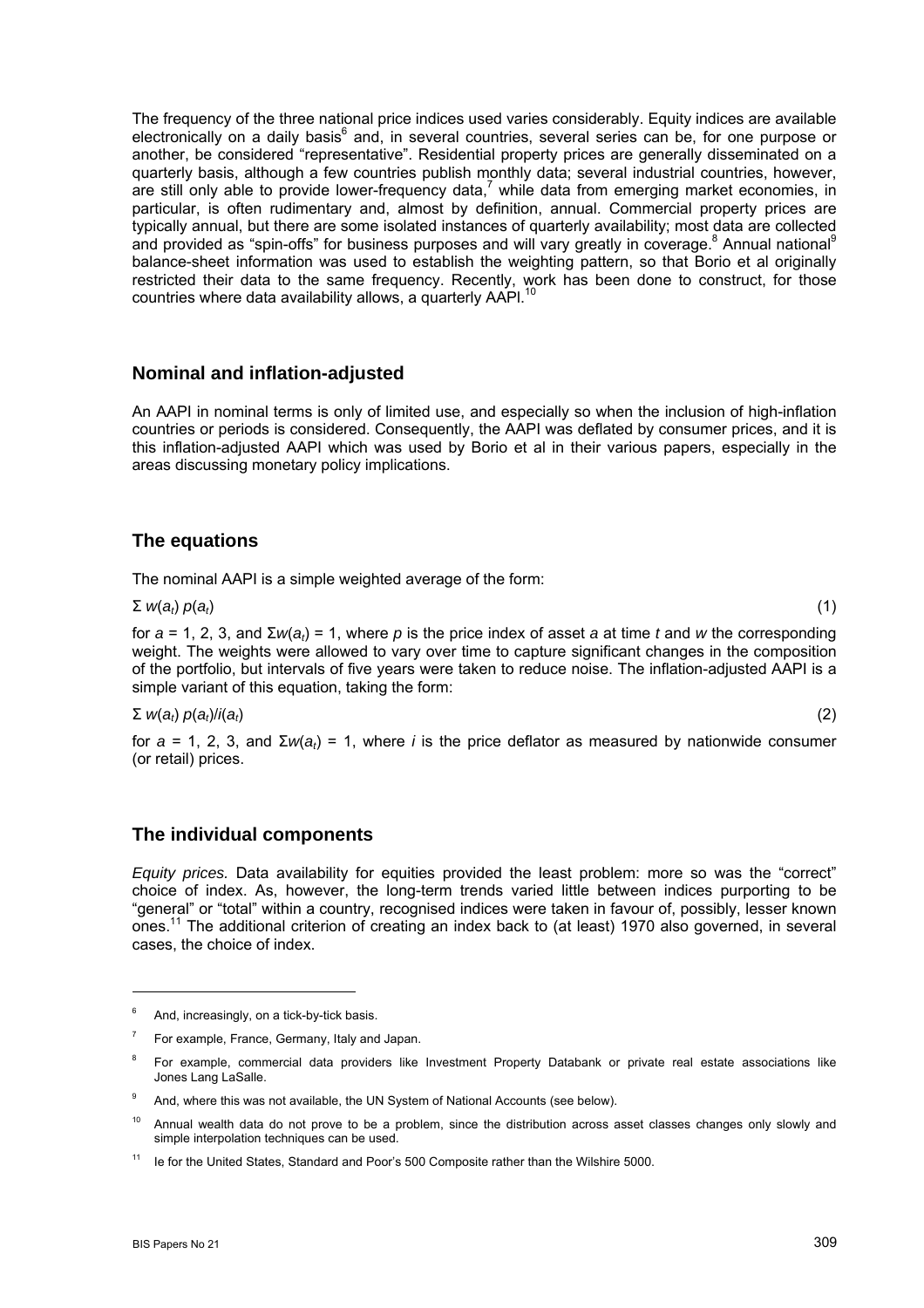*Residential property prices.* The above was equally true, but far less frequently, when a choice was possible for residential property prices. As the focus on the construction of an AAPI was, and is, to obtain an indicator for the whole economy, country-wide indices were used whenever possible and were given precedence if "splicing" (with, for example, a discontinued series) was required. This was and remains a challenge when trying to create such an index for additional countries, especially emerging markets, or when trying to "fine-tune" an existing index. In the case of residential real estate, nationwide indices were available for all countries except Germany,<sup>12</sup> since replaced.<sup>1</sup>

*Commercial property prices.* Country-wide commercial property price indices were, however, unavailable at the time for a number of industrial economies,<sup>14</sup> being based solely on data referring to the capital city. The problem was further exacerbated in that, for several countries, the data referred to a particular, and by nature volatile, subset: the (capital) value of prime property in the capital's centre. Although the situation has since improved somewhat, nationwide data now available indicate that a commercial property price index typically has 80% of the total drawn from property in that country's capital. Fortunately, the share of commercial property in total private sector wealth is only 5-20%, so that its influence on the AAPI was fairly minor. This, of course, is especially true as long as price developments in the three asset classes were more or less synchronised, and this was indeed the case for the period which Borio et al originally considered. However, almost immediately after publication of their 1994 paper, this co-movement largely disappeared (see Graphs 2 and 4) and would provide the basis for further research.

### **The weighting pattern**

In order to calculate the weights, Borio et al used the private sector balance sheets in the national flow of funds accounts for Australia, Canada, Japan, the United Kingdom and the United States, and a combination of the data from the United Nations System of National Accounts (SNA) 1968<sup>15</sup> and the OECD Financial Statistics (Part 2) for Finland, (western) Germany and Sweden. They applied the same weighting pattern as Germany for Belgium, France and the Netherlands, and the Swedish weighting pattern for Denmark and Norway.

The calculation of the weights involved two steps: the first, and by far the most important (and difficult) was to identify and estimate the proportions of the three asset categories. The second was to eliminate any "double-counting" that may arise from the fact that listed companies themselves own commercial real estate, thus simultaneously changing both the price of equity and commercial property. It is difficult to obtain reliable estimates of the proportion (denoted by Borio et al as α) of total commercial property held by listed companies. Callen  $(1991)^{16}$  had estimated this proportion to be 0.6 for Australia, while Borio et al found a value of 0.68 for the United States from flow of funds data. They assumed a similar value for the United Kingdom, one equal to the Australian ratio for Japan, and 0.5 for the other economies, where it was reasoned that their stock markets were rather less capitalised. Based on this proportion, a "net" commercial property weight was calculated, and the three components were normalised to unity. In the early part of the period under review, not all weights (largely those for commercial property) were available, so that only the two remaining components were normalised to unity (ie the weight for commercial property was set to zero). Co-movement of the indices, as mentioned earlier, supported this decision.

<sup>12</sup> Where an unweighted average of prices in (west) Berlin, Frankfurt, Hamburg and Munich was calculated. In fairness, detailed documentation is not always available for other countries, so that similar restrictions may also apply elsewhere. In addition, both Australia and Italy construct an index from a relatively small number of cities, but both are, at least, weighted averages

<sup>&</sup>lt;sup>13</sup> By a series calculated by the Bundesbank, based on data, provided by Bulwien AG, from 60 cities.

<sup>&</sup>lt;sup>14</sup> For example, Australia, Belgium, Finland, France, the Netherlands and Norway.

<sup>&</sup>lt;sup>15</sup> Which they erroneously refer to as the Standardised National Accounts.

<sup>16</sup> T Callen (1991): "Estimates of private sector wealth", *Research Discussion Paper* 9109, Reserve Bank of Australia, October.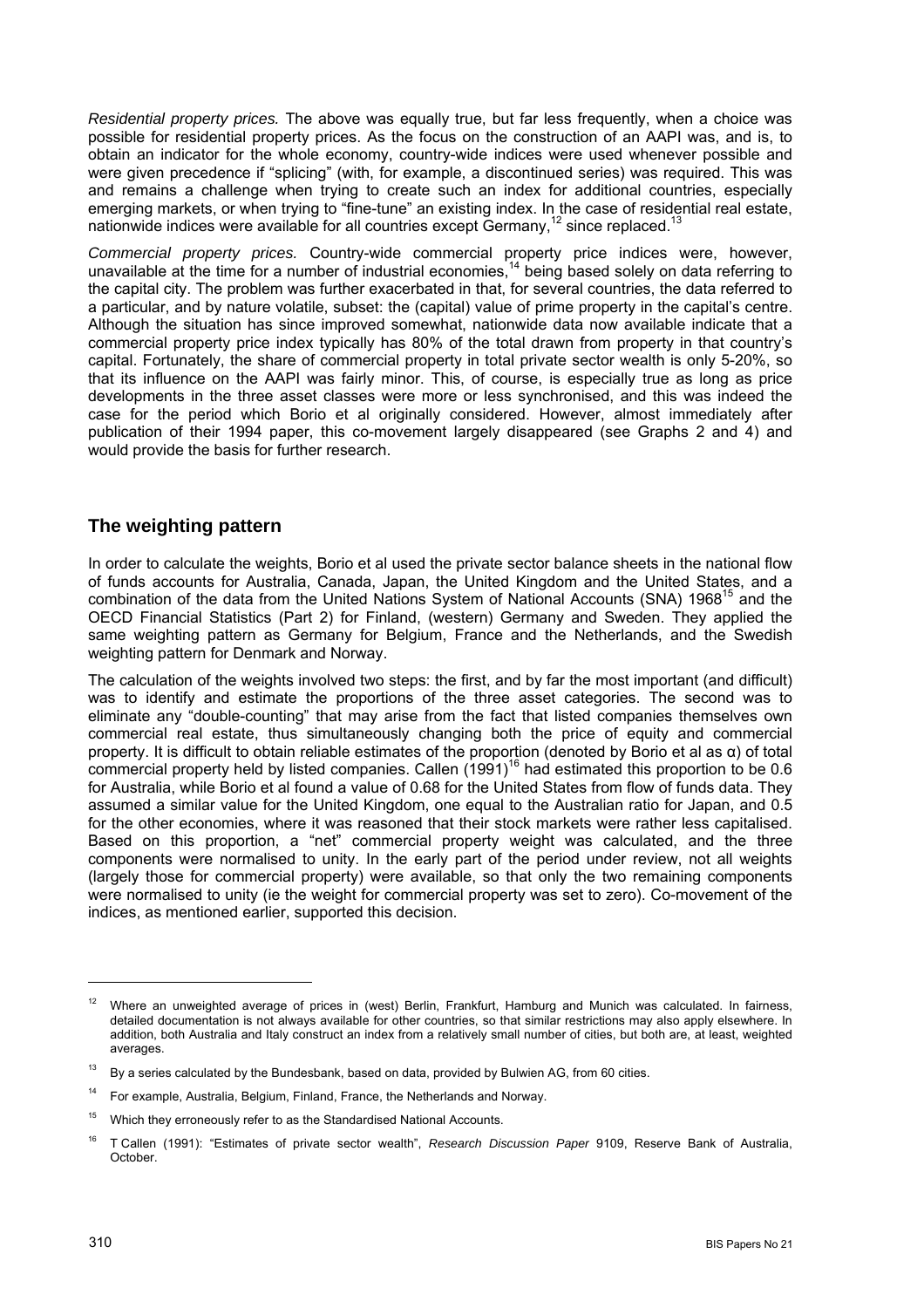## **The results**

Results obtained at the time can only be viewed in Borio et al's paper, as the country coverage has since been extended and the methodology slightly modified (see below). Graphs 1-4 in the Appendix illustrate the results of present-day calculations but differ little for the countries and period covered in 1994: Graphs 1 and 3 plot the AAPI in nominal and inflation-adjusted terms respectively, while Graphs 2 and 4 show, in addition, the individual asset classes for each country.

# **Statistical work done at the BIS since 1994**

*Changes to the equations*. Following the significant increase in equity prices, and the equivalent expansion in the private sector's equity holdings, in most countries from around the mid-1990s, it became clear that an AAPI was going to be increasingly driven and overshadowed by its equity component. Not only would the relative price of equity increase, but also its weight in private sector wealth. It was therefore agreed that a geometric weighting scheme, which, unlike an arithmetic weighting scheme, was index-level independent, would be preferable and would "dampen" indices that appeared to be historically high due to the choice of base year.<sup>17</sup> Consequently, the nominal and inflation-adjusted indices now take the form:

| $\prod w(a_t) p(a_t)$                         | (3) |
|-----------------------------------------------|-----|
| for $a = 1, 2, 3$ , and $\Sigma w(a_t) = 1$ , |     |
| which is equivalent to:                       |     |

| exp Σw(a <sub>t</sub> ) In $p(a_t)$ | (4) |
|-------------------------------------|-----|
|                                     |     |

and:

 $\Box w(a_i) p(a_i)/i(a_i)$  (5)

for *a* = 1, 2, 3, and  $\Sigma w(a_t) = 1$ ,

which is equivalent to:

#### exp Σ*w*(*at*) ln (*p*(*at*)/*i*(*at*)) (6)

A further change was the use of the personal consumption deflator rather than consumer (or retail) prices, which was seen to be more relevant for private sector wealth. The differences were, however, minimal.

*Changes to the individual components*. Efforts have been made to expand the country coverage, which essentially requires research into property prices. To date, Italy, Spain and Switzerland have been added (qv Graphs 1-4) and work on Hong Kong SAR, Ireland, New Zealand, Singapore and South Africa are nearing completion.<sup>18</sup> The BIS is greatly interested in expanding its country coverage, especially for emerging markets, but is dependent on, especially, reliable property price data.

Preliminary work has also been done on calculating a quarterly AAPI to feed into a set of leading indicators to predict financial crises. However, certain assumptions have had to be made when interpolating the largely annual commercial property price data. Given that another problem with such data is cross-country comparability, a further avenue to explore would be to construct an AAPI consisting of only the two components equity and residential real estate. However, it is unclear at the moment whether such an index would remain sufficiently representative.

*Changes to the weighting pattern*. The final area in which work has been done since Borio et al's first publication is a review of the weights. First and foremost, the weights were extended to include a

 $17$  Borio et al used 1980 as the base year, but this has been since changed to 1985.

Although lack of data back to the 1970s will, however, result in shorter time series.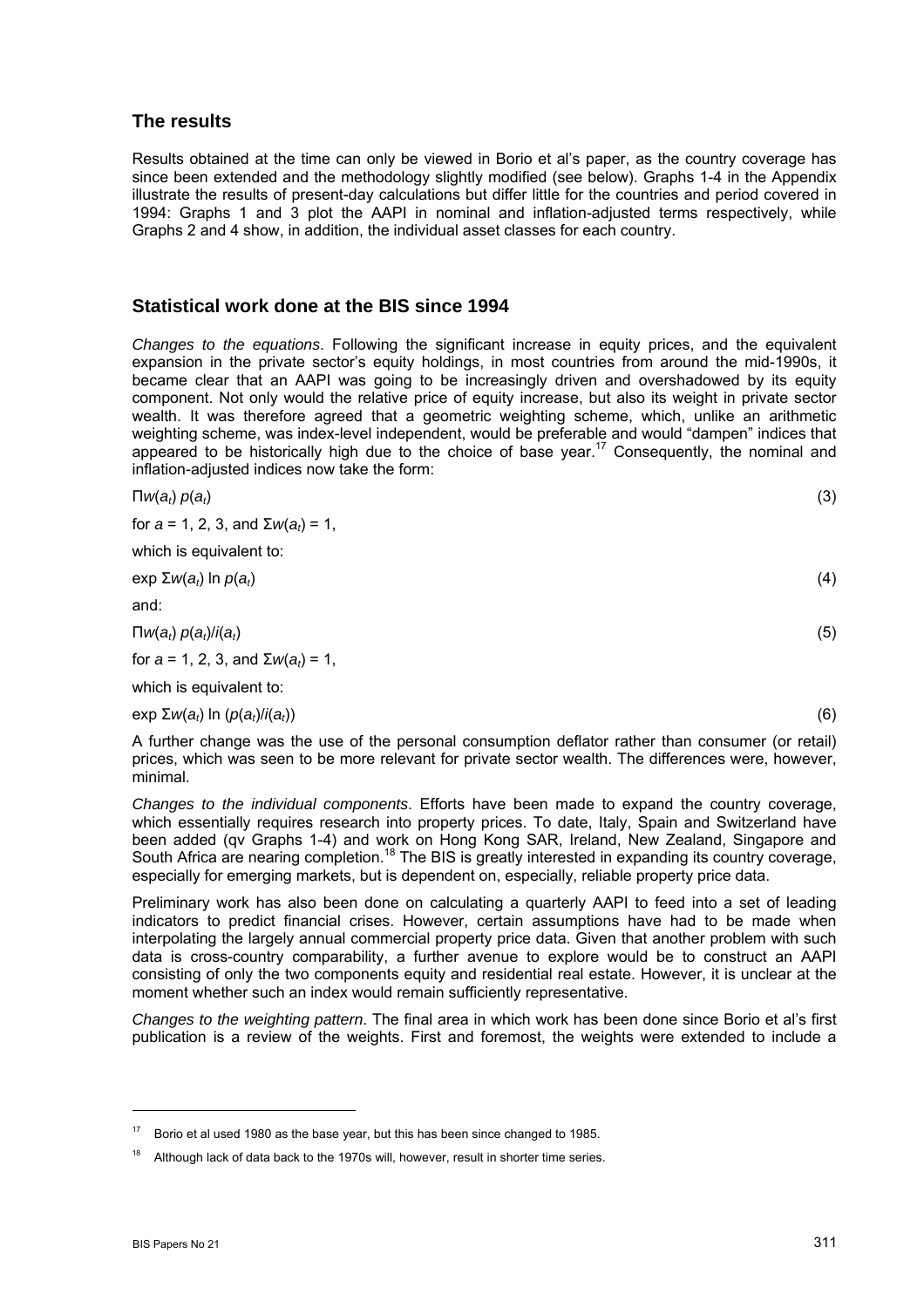figure for the five-year period 1995-99.<sup>19</sup> Also, continued data "cleaning" revealed errors made in the original calculations affecting, especially, Japan. Of course, during a 10-year period, other changes to the base data<sup>20</sup> are inevitable, but these have had little effect; even the inclusion of former eastern Germany as from 1990 only led to a redistribution of 1 percentage point! Finally, for the additional countries, weights also had to be approximated by using those of other countries in the data set. The Table in the Appendix illustrates, for selected countries, the weights used by Borio et al and those in use at present. More work is certainly required in this area, but, since the AAPI is so dominated by the scale of price increases of its various components, applying weights intuitively makes little difference when compared with the results obtained when using the "correctly estimated" weighting pattern.<sup>21</sup>

Most recently, $^{22}$  the five-year weighting pattern has been replaced in favour of an annual weighting system ("moving weights") where possible. This is clearly preferable to a stepwise change in the weights, as it eliminates the resulting "shocks" at the changeover year, and which have become increasingly apparent in recent times (see also footnote 19). Future work will need to evaluate - and find! - annual asset holdings of the private sector.

# **Empirical work done at the BIS since 1994**

Asset prices, especially in discussions on monetary policy, have been frequently mentioned and analysed in papers either presented at the Bank (at, for example, various conferences) or published by its economists. Worthy of particular mention, however, due to their direct bearing on the subject are the following:

- The Conference on Asset Prices and Monetary Policy organised by Centre for Economic Policy and Research and the BIS in January 1998. The conference volume's<sup>23</sup> foreword states, "The widespread liberalisation of financial markets in the 1980s has increased the interest of central banks in asset price developments in two ways. First, as the use of intermediate targets has become unreliable in many countries, central banks have sought other indicators to guide policy actions. A natural place to look has been various asset markets. Second, the greater role of asset prices in the monetary transmission mechanism, combined with their sustained volatility, has led to an increased concern that large changes in asset prices might disrupt economic activity and price stability as well as lead to financial fragility."
- The paper by Borio and Lowe,  $24$  in which they argue that "... financial imbalances can build up in a low inflation environment and that in some circumstances it is appropriate for policy to respond to contain these imbalances. While identifying financial imbalances ex ante can be difficult, this paper presents empirical evidence that it is not impossible. In particular, sustained rapid credit growth combined with large increases in asset prices appears to increase the probability of an episode of financial instability."

 $19$  In reality, the same weighting pattern was used for the period 1995 to date. since a weighting scheme that would include 2000 data would have captured equity holdings at its peak. As they have since dropped sharply, such weights could therefore be considered as not representative for the period as a whole.

<sup>&</sup>lt;sup>20</sup> For example, the introduction of the European System of Accounts (ESA) in the euro area.

Such an argument is barely convincing to a statistician, however. It is, for example, extremely unlikely that the distribution of asset classes is similar within the German and French private sector; with an increasing country coverage, the situation will only become exacerbated.

<sup>&</sup>lt;sup>22</sup> And since the IMF/BIS conference. Indeed, the graphs are the result of this most recent development.

<sup>&</sup>lt;sup>23</sup> BIS (1998): "Asset prices and monetary policy: four views". August.

<sup>24</sup> Claudio Borio and Philip Lowe (2002): "Asset prices, financial and monetary stability: exploring the nexus", *BIS Working Papers*, no 114, July.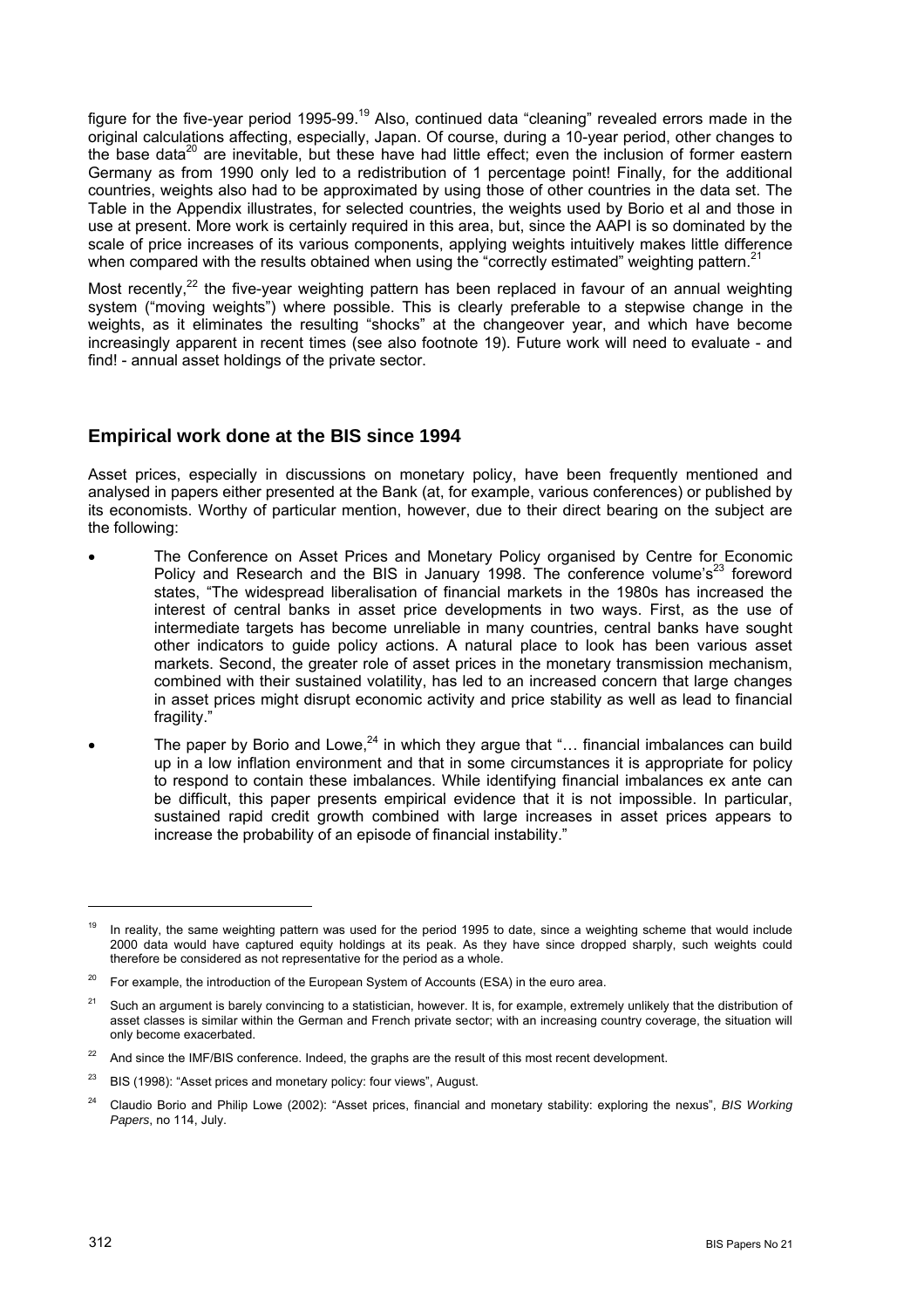- The paper by Filardo, $^{25}$  in which he states, "The issue of monetary policy and asset prices has been receiving much attention not only because it is an interesting topic for macroeconomists but also because central banks have faced daunting challenges from large swings in various types of asset prices. To some extent, the achievement of a low, stable inflation environment has not simultaneously brought about a more stable asset price environment. The record over the past decade, in fact, has raised the prospect of asset price booms and busts as a permanent feature of the monetary policy landscape."
- The paper by Borio and Lowe, $^{26}$  in which they argue, and demonstrate, "One important indicator that risk is building up is unusually sustained and rapid credit growth occurring alongside unusually sustained and large increases in asset prices ('financial imbalances'). Building on previous work, we show that empirical proxies for financial imbalances contain useful information about subsequent banking crises, output and inflation beyond traditional two-year policy horizons."

### **Concluding remarks**

Work at the BIS, and elsewhere, has indicated that aggregate asset price indices could represent a welcome addition to the set of variables considered by policymakers from the perspective of both monetary and financial stability. The index developed and currently used is far from perfect, both in terms of methodology and data availability. Such indices could, of course, be further refined and better data on their individual components, particularly residential and commercial property, would help to make the indices more relevant.

<sup>25</sup> Andrew Filardo (2004): "Monetary policy and asset price bubbles: calibrating the monetary policy trade-offs", *BIS Working Papers*, no 155, June.

<sup>26</sup> Claudio Borio and Philip Lowe (2004): "Securing sustainable price stability: should credit come back from the wilderness?", *BIS Working Papers*, no 157, July.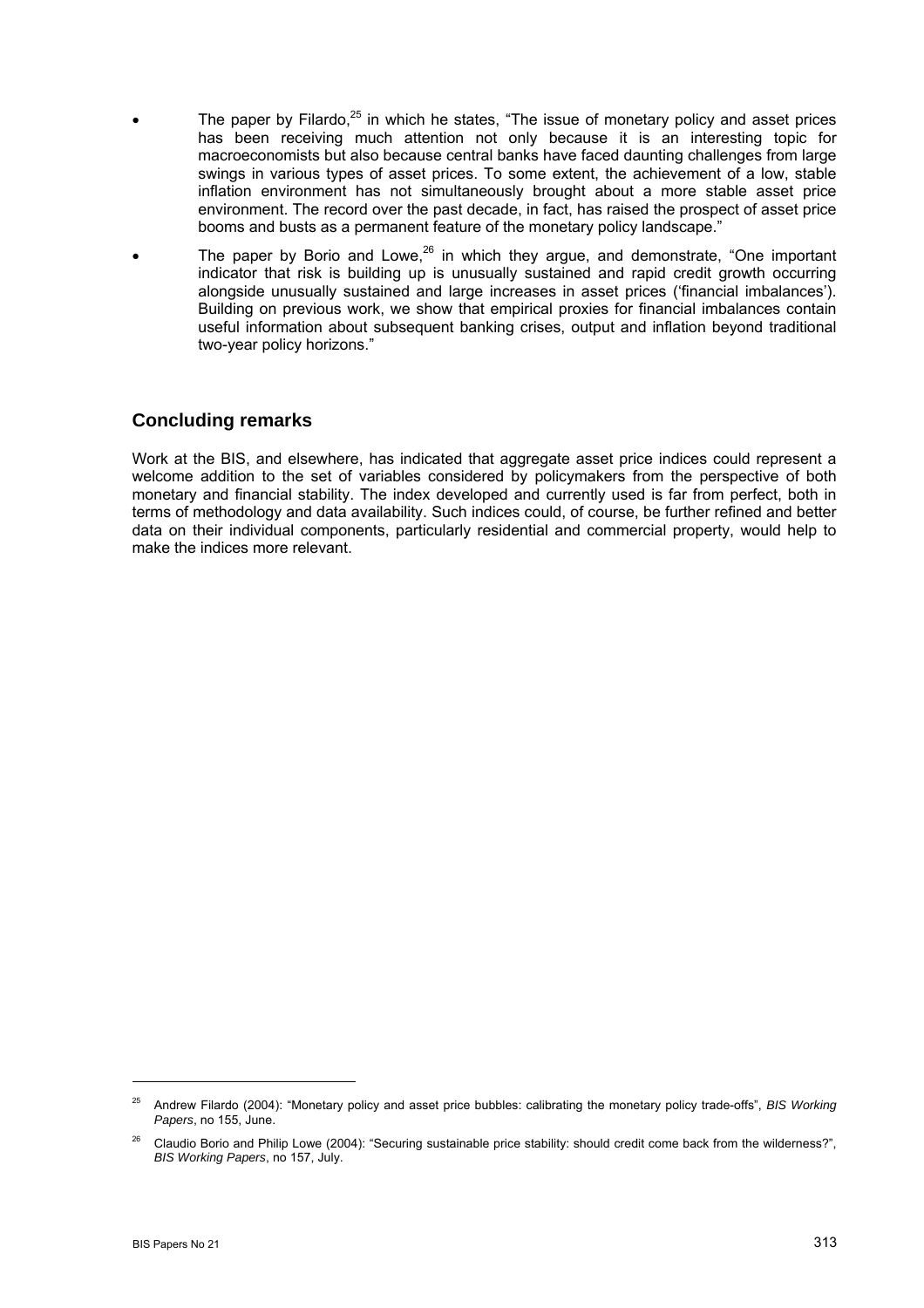# **Appendix**



#### **Nominal aggregate asset prices**

1985 = 100; semi-logarithmic scales



Note: For an explanation of the methodology and sources, see the notes to Graph 2.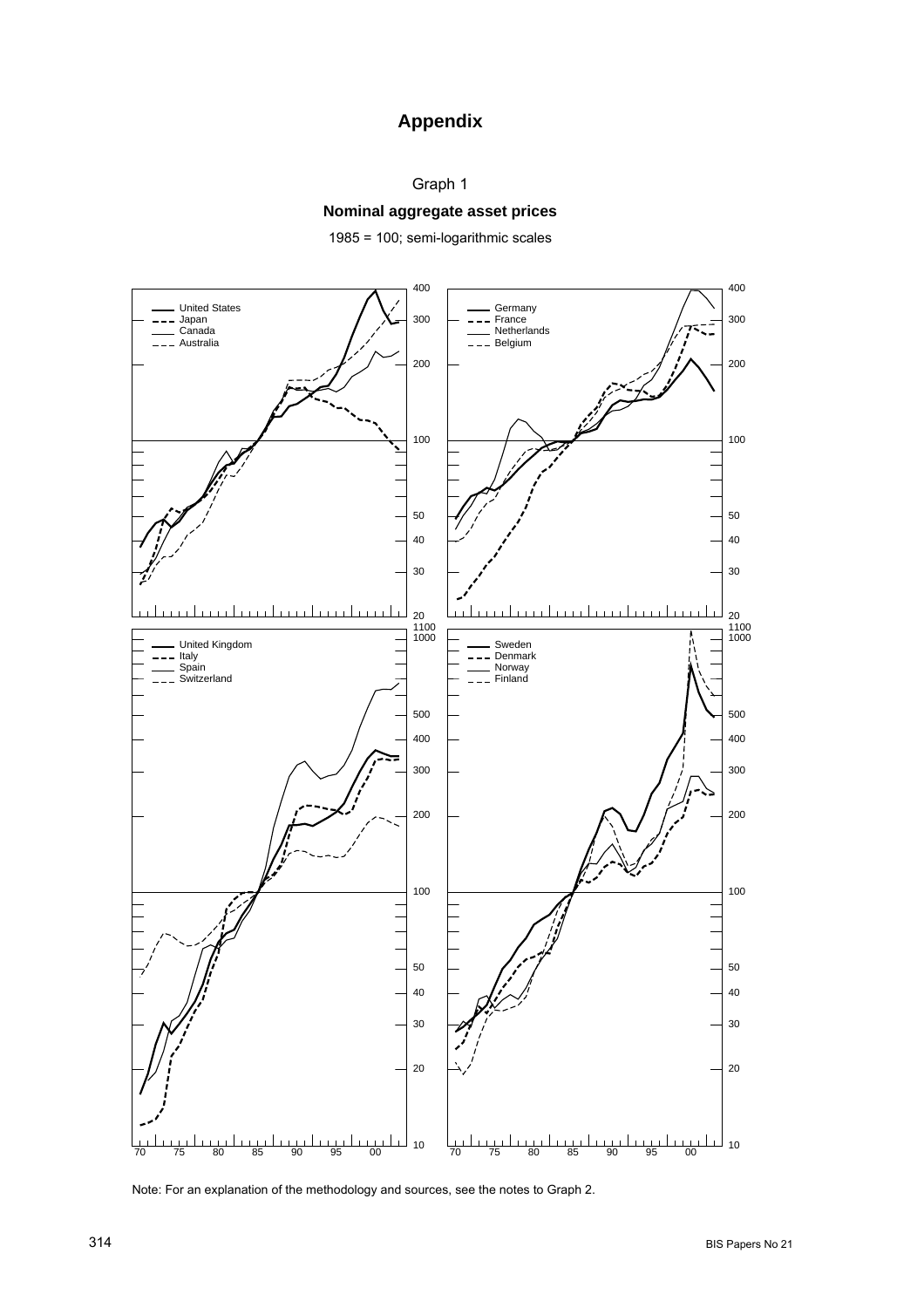Graph 2

## **Nominal asset prices: aggregate and components**

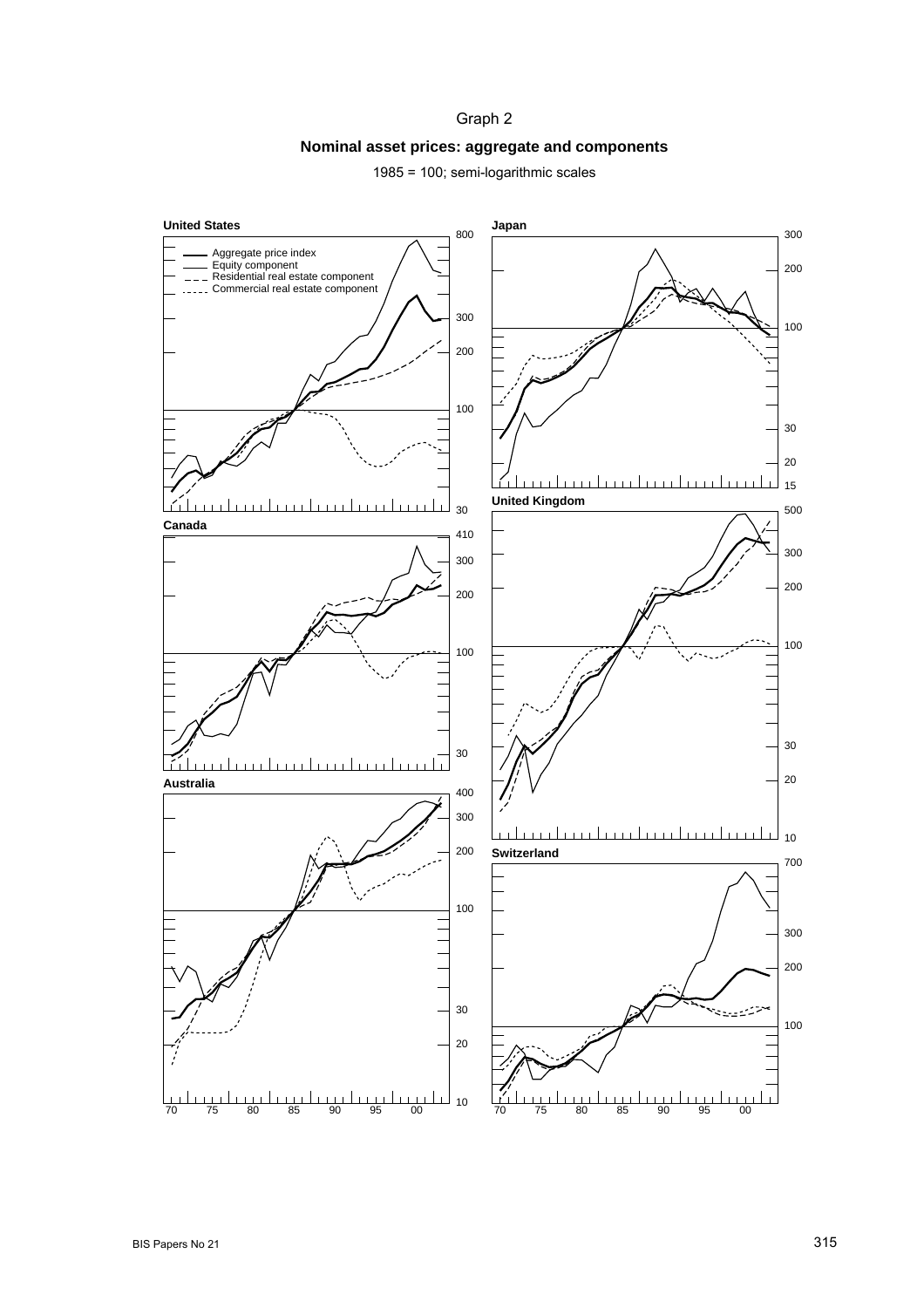## Graph 2 (cont)

## **Nominal asset prices: aggregate and components**

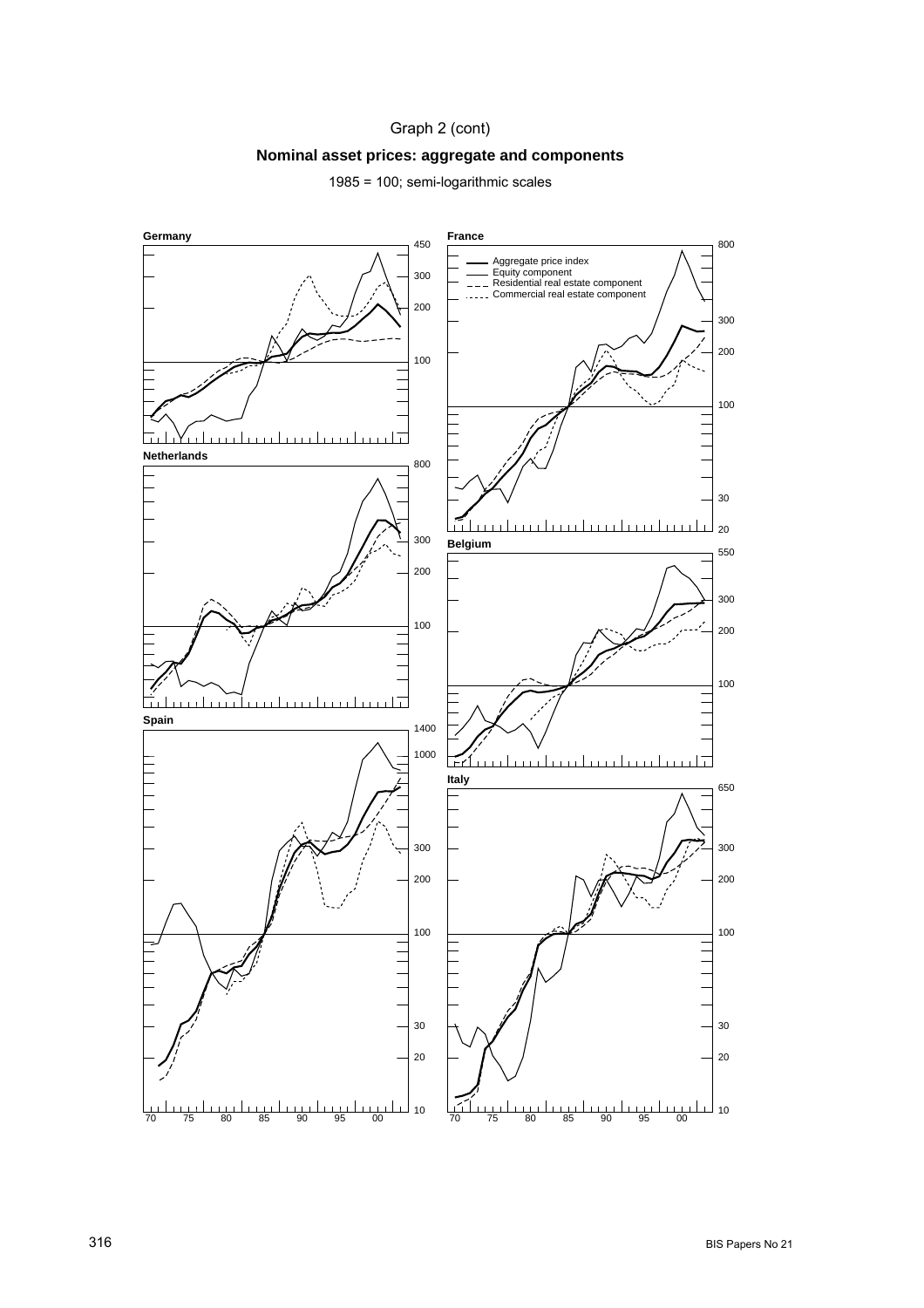#### Graph 2 (cont)

#### **Nominal asset prices: aggregate and components**



1985 = 100; semi-logarithmic scales

Notes: The aggregate price index is calculated as a weighted geometric mean of the three components. The weights are based, where available, on net wealth data, but in some cases are supplemented by the price change of each component. The calculation uses, where possible, moving weights; a five-year window, starting in 1970, is used where annual weights are not available. Where a component is not available, the geometric mean is calculated on the other two. For Belgium, France, Germany, the Netherlands, Norway and Sweden, the commercial real estate component is not shown in the 1970s as it is proprietary information.

Sources: Various private real estate associations; national data; BIS estimates and calculations.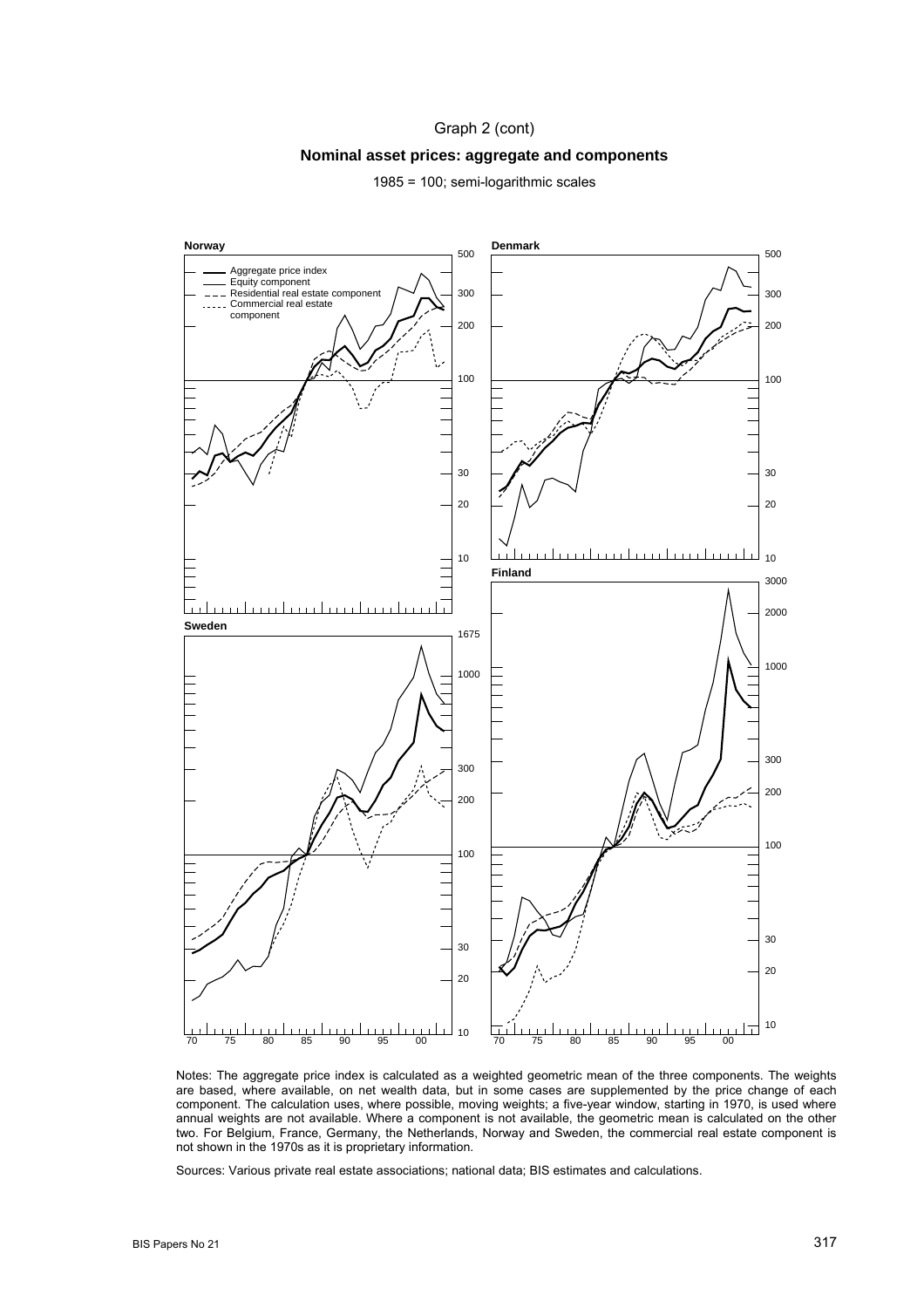#### Graph 3

#### **Inflation-adjusted aggregate asset prices**





Note: For an explanation of the methodology and sources, see the notes to Graph 4.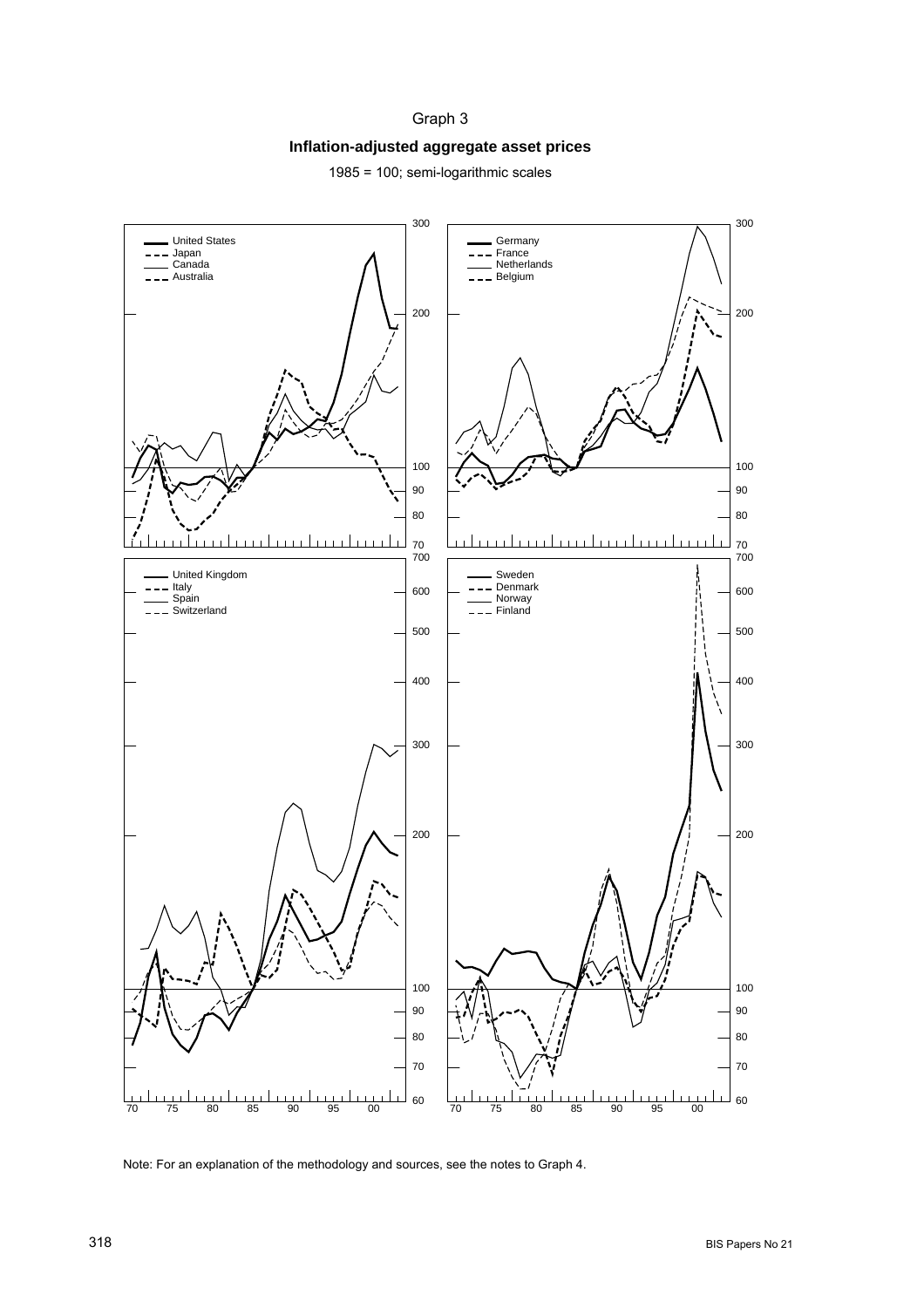#### Graph 4

#### **Inflation-adjusted asset prices: aggregate and components**

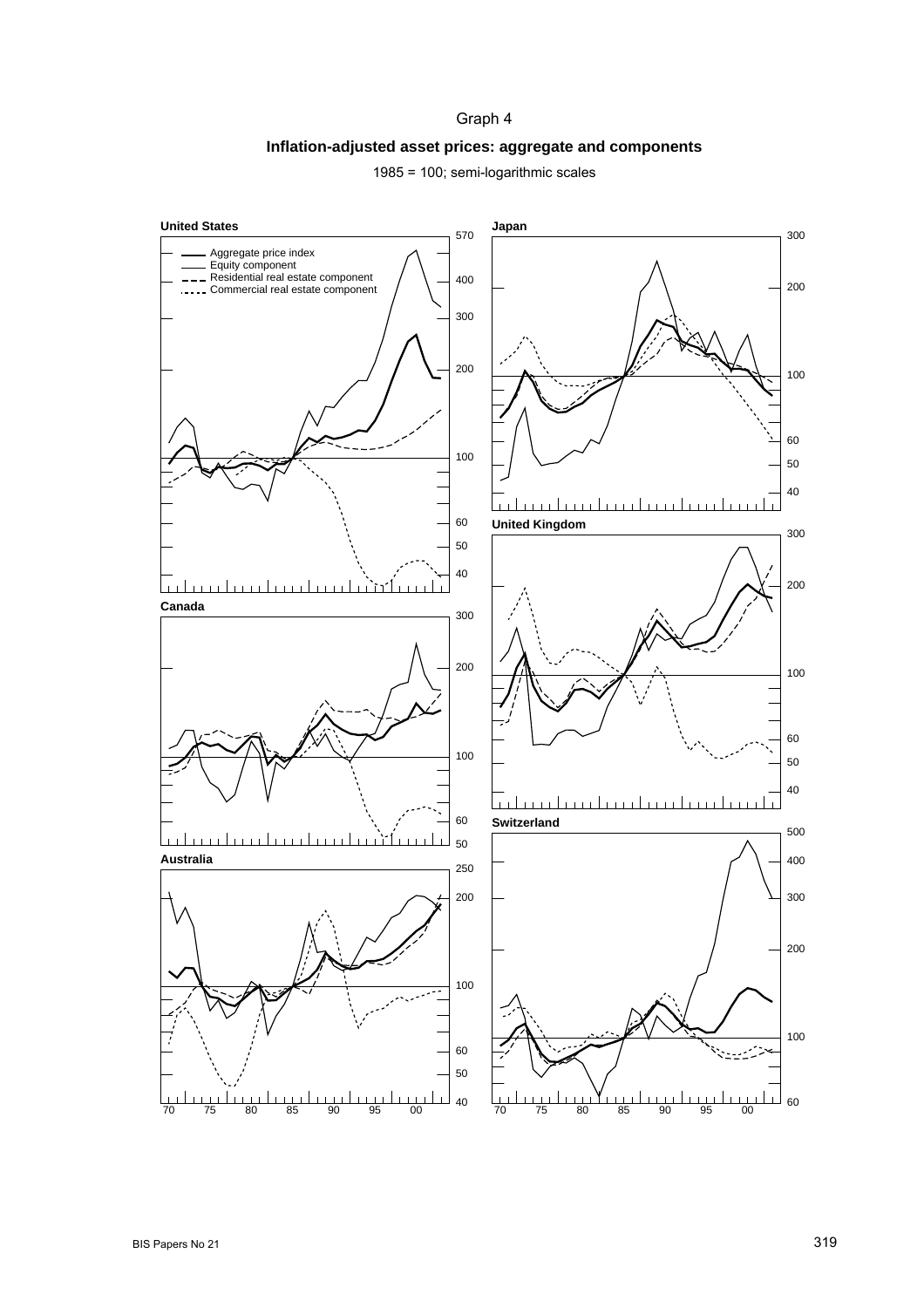#### Graph 4 (cont)

## **Inflation-adjusted asset prices: aggregate and components**

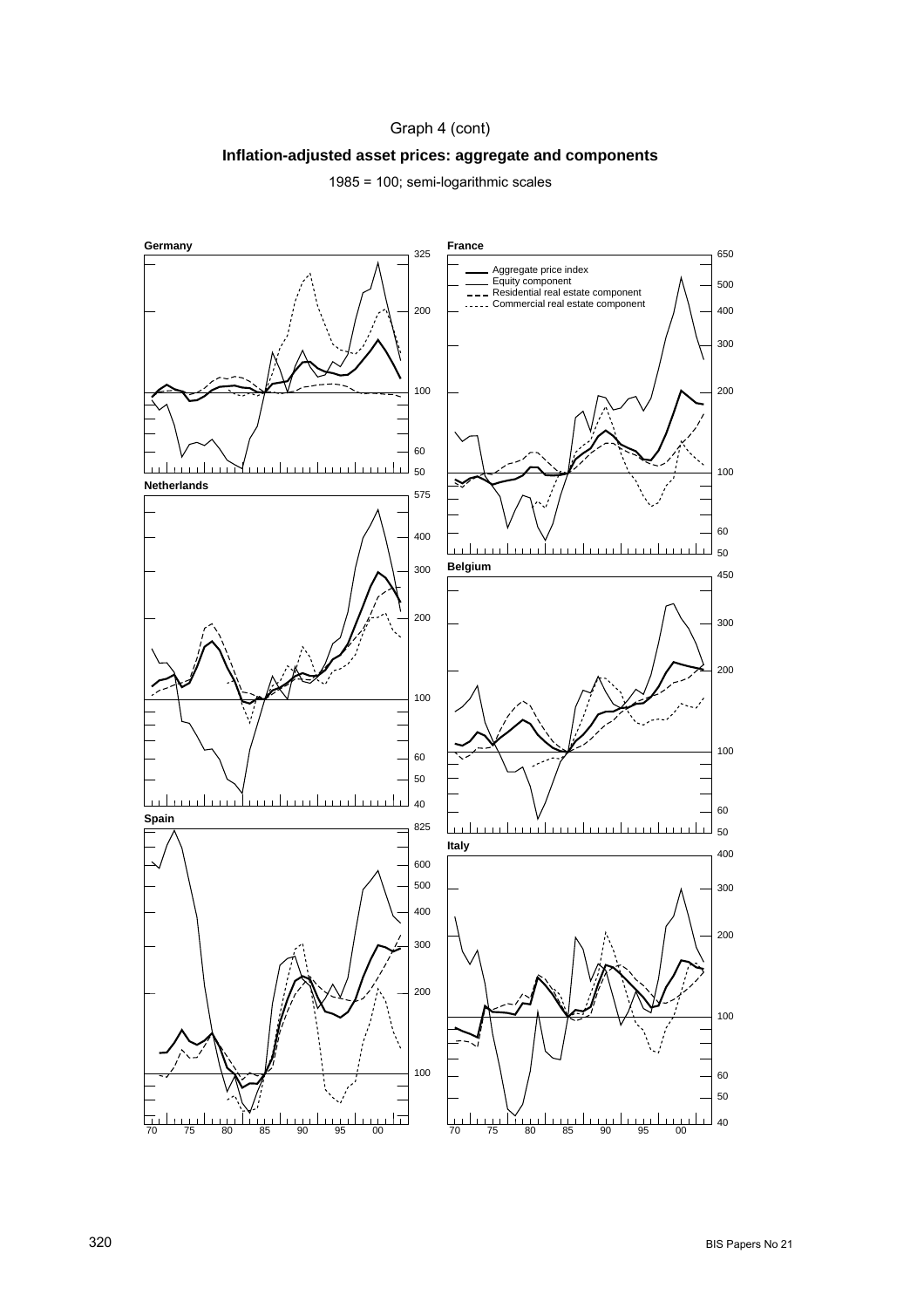#### Graph 4 (cont)

#### **Inflation-adjusted asset prices: aggregate and components**



1985 = 100; semi-logarithmic scales

Notes: The aggregate price index is calculated as a weighted geometric mean of the three components. The weights are based, where available, on net wealth data, but in some cases are supplemented by the price change of each component. The calculation uses, where possible, moving weights; a five-year window, starting in 1970, is used where annual weights are not available. Where a component is not available, the geometric mean is calculated on the other two. For Belgium, France, Germany, the Netherlands, Norway and Sweden, the commercial real estate component is not shown in the 1970s as it is proprietary information. All indices are calculated as the nominal price indices deflated by the personal consumption deflator.

Sources: Various private real estate associations; national data; BIS estimates and calculations.